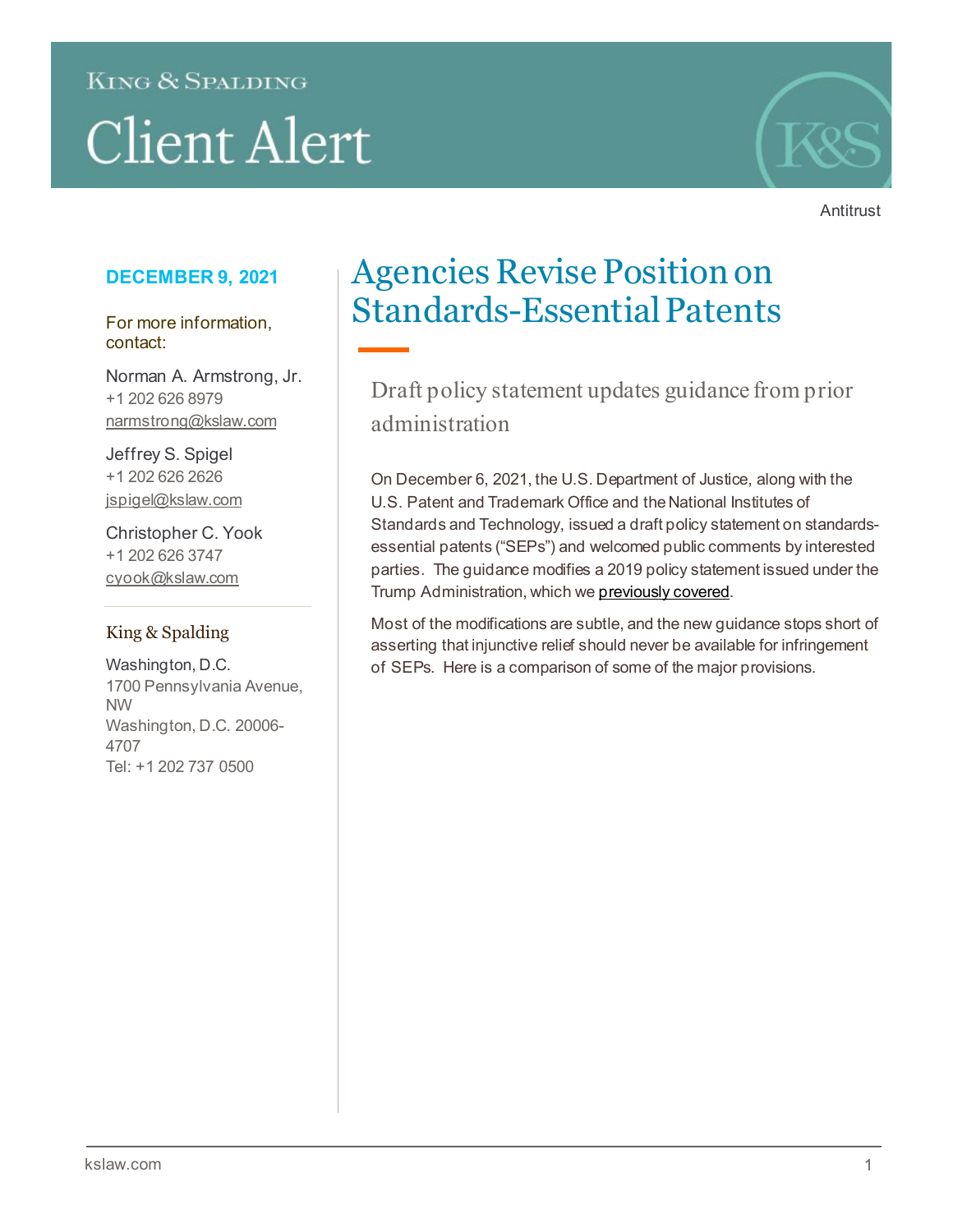

| <b>2019 Policy Statement</b>             | <b>2021 Policy Statement</b>                                                                                                                                |  |  |
|------------------------------------------|-------------------------------------------------------------------------------------------------------------------------------------------------------------|--|--|
| Explicitly states that all remedies,     | Adopts more neutral approach, citing                                                                                                                        |  |  |
| including injunctive relief and ITC      | existing case law that a voluntary FRAND                                                                                                                    |  |  |
| exclusionary orders, should be available | commitment is one among several factors                                                                                                                     |  |  |
| for infringement of SEPs subject to      | to be weighed in deciding whether an                                                                                                                        |  |  |
| <b>FRAND commitments.</b>                | injunction is appropriate.                                                                                                                                  |  |  |
|                                          | <b>BUT:</b> Also says that, where a SEP holder<br>has made a voluntary FRAND agreement,<br>the eBay factors, "generally militate<br>against an injunction." |  |  |
| SEP holders and potential licensees      | Uses more prescriptive language to say                                                                                                                      |  |  |
| "encouraged" to engage in good-faith     | that SEP holders and potential licensees                                                                                                                    |  |  |
| negotiations to reach agreement on       | "should" engage in good-faith                                                                                                                               |  |  |
| FRAND terms.                             | negotiations.                                                                                                                                               |  |  |
| Does not specify steps for good-faith    | Includes model framework for good-faith                                                                                                                     |  |  |
| negotiations of FRAND license terms.     | negotiations of FRAND license terms.                                                                                                                        |  |  |
| FRAND commitments do not preclude        | FRAND commitments do not preclude                                                                                                                           |  |  |
| enhanced damages for willful             | enhanced damages for willful                                                                                                                                |  |  |
| infringement.                            | infringement.                                                                                                                                               |  |  |

The 2021 Statement also establishes a model framework for good-faith negotiations of FRAND terms:

- 1) SEP holder alerts potential licensee of specific patents at issue and provides background information to help evaluate whether infringement has occurred or will occur.
- 2) SEP holder makes a good-faith FRAND offer (whether concurrently with Step 1 or shortly thereafter).
- 3) Potential licensee responds to the FRAND offer within a commercially reasonable amount of time. Acceptable responses to a FRAND offer include acceptance, counteroffer, raising specific concerns about the offer and/or regarding validity and infringement, proposing that the dispute be resolved by a neutral party, or requesting that the SEP holder provide more information.
- 4) In the case of a continuing dispute, parties are encouraged to seek alternative dispute resolution or judicial resolution.